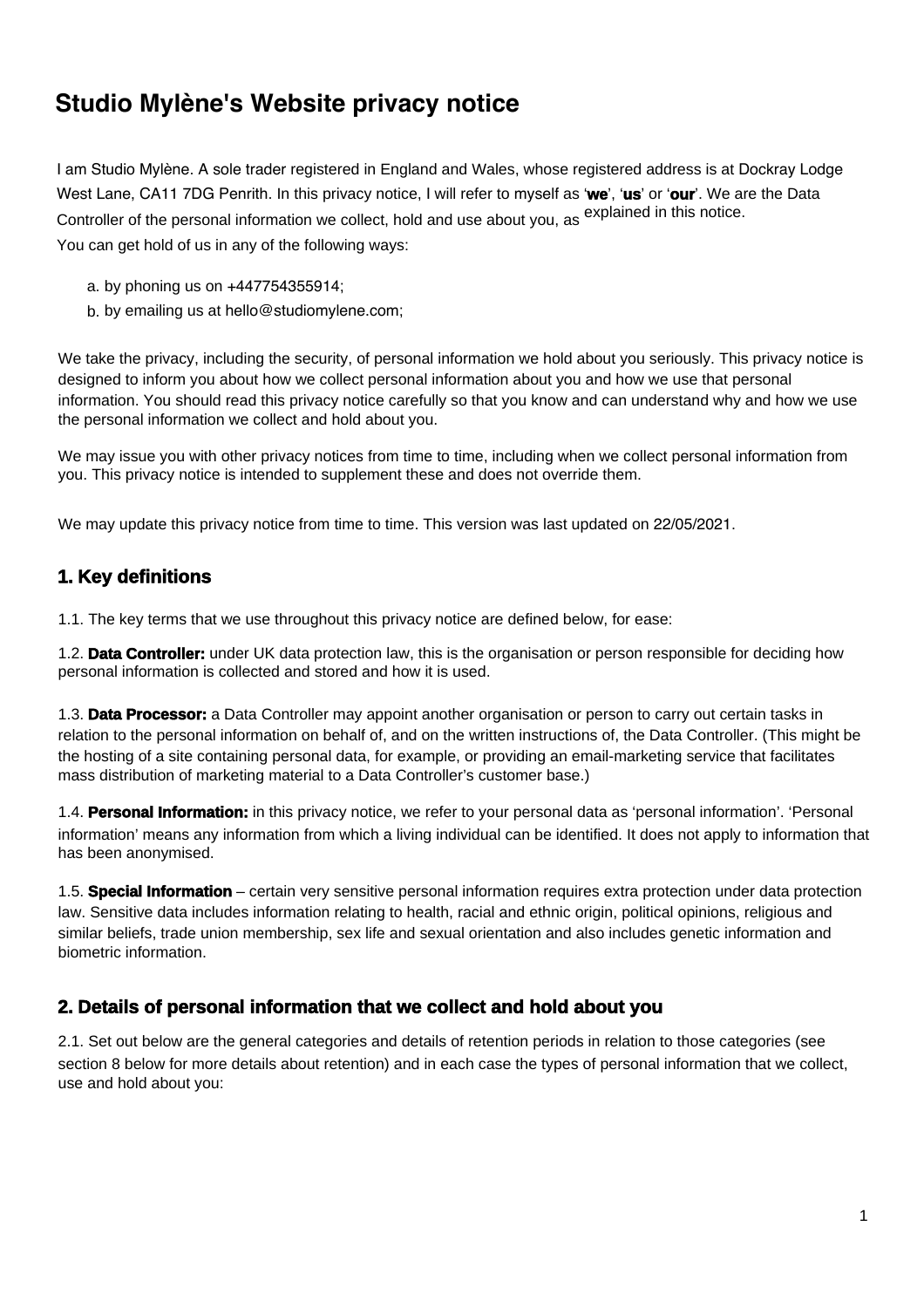| <b>General Category</b>                      | <b>Types of Personal Data in that</b><br>category                                                                                                                                                                                                                                                                                                    | <b>Retention Periods</b>                             |
|----------------------------------------------|------------------------------------------------------------------------------------------------------------------------------------------------------------------------------------------------------------------------------------------------------------------------------------------------------------------------------------------------------|------------------------------------------------------|
| Identity information                         | This is information relating to your<br>identity such as your name (including<br>any previous names and any titles<br>that you use), gender, marital status<br>and date of birth                                                                                                                                                                     | specify how long these types of data<br>will be kept |
| Contact information                          | This is information relating to your<br>contact details such as email<br>address, addresses, telephone<br>numbers                                                                                                                                                                                                                                    | specify how long these types of data<br>will be kept |
| Account information                          | This is information relating to your<br>account with us (including username<br>and password)                                                                                                                                                                                                                                                         | specify how long these types of data<br>will be kept |
| Payment information                          | This is information relating to the<br>methods by which you provide<br>payment to us such as [bank account<br>details, credit or debit card details]<br>and details of any payments<br>(including amounts and dates) that<br>are made between us                                                                                                     | specify how long these types of data<br>will be kept |
| <b>Transaction information</b>               | This is information relating to<br>transactions between us such as<br>details of the goods, services and/or<br>digital content provided to you and<br>any returns details                                                                                                                                                                            | specify how long these types of data<br>will be kept |
| Survey information                           | This is information that we have<br>collected from you or that you have<br>provided to us in respect of surveys<br>and feedback                                                                                                                                                                                                                      | specify how long these types of data<br>will be kept |
| Marketing information                        | This is information relating to your<br>marketing and communications<br>preferences                                                                                                                                                                                                                                                                  | specify how long these types of data<br>will be kept |
| Website, Device and Technical<br>Information | This is information about your use of<br>our website and technical data which<br>we collect (including your IP address,<br>the type of browser you are using and<br>the version, the operating system you<br>are using, details about the time zone<br>and location settings on the device<br>and other information we receive<br>about your device) | specify how long these types of data<br>will be kept |
| Any other information                        | <b>TYPES</b>                                                                                                                                                                                                                                                                                                                                         | specify how long these types of data                 |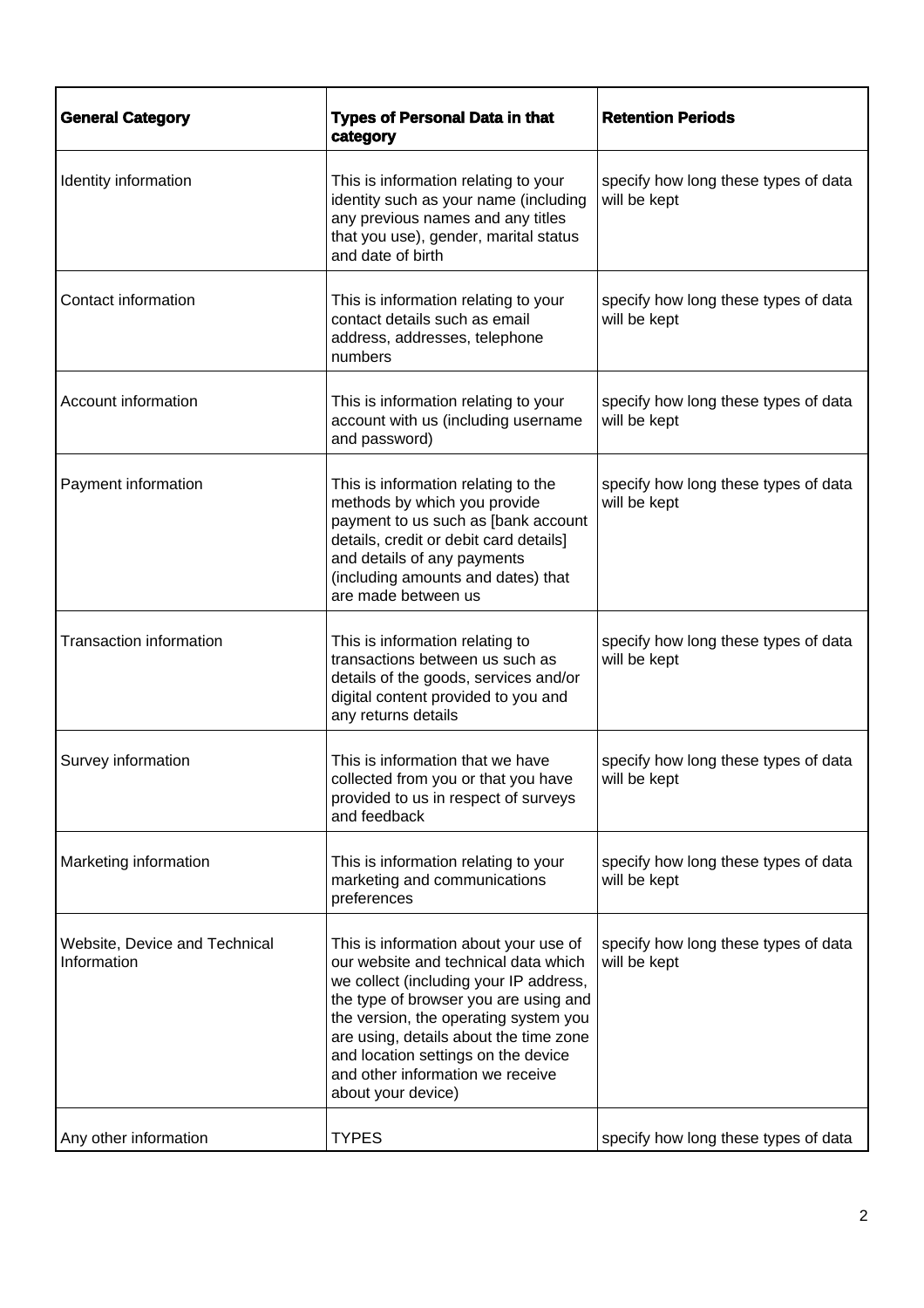|  | .<br>AMI I |
|--|------------|

2.2. The types of personal data we collect about you may differ from person to person, depending on who you are and the relationship between us.

# **3. Details of special information that we collect and hold about you**

3.4. We do not collect information from you relating to criminal convictions or offences.

### **4. Details of how and why we use personal information**

4.1. We are only able to use your personal information for certain legal reasons set out in data protection law. There are legal reasons under data protection law other than those listed below; but, in most cases, we will use your personal information for the following legal reasons:

- a. **Contract Reason:** this is in order to perform our obligations to you under a contract we have entered into with you;
- b. **Legitimate Interests Reason**: this is where the use of your personal information is necessary for our (or a third party's) legitimate interests, so long as that legitimate interest does not override your fundamental rights, freedoms or interests;
- c. **Legal Obligation Reason**: this is where we have to use your personal information in order to perform a legal obligation by which we are bound; and
- d. **Consent Reason**: this is where you have given us your consent to use your personal information for a specific reason or specific reasons.

4.2. As explained in section 3 above, there are more sensitive types of personal data, which require higher levels of protection. Where we process such sensitive types of personal data, we will usually do this in the following circumstances:

- a. We have your explicit consent;
- b. Where it is necessary in relation to legal claims;
- c. Where you have made the personal data public.

4.3. So that we are able to provide you with goods goods and services services other, we will need your personal information. If you do not provide us with the required personal information, we may be prevented from supplying the goods goods and services services other to you.

4.4. It is important that you keep your personal information up to date. If any of your personal information changes, please contact us as soon as possible to let us know. If you do not do this, then we may be prevented from supplying the goods goods and services services other to you (for example, if you move address and do not tell us, then your goods may be delivered to the wrong address).

4.5. Where we rely on consent for a specific purpose as the legal reason for processing your personal information, you have the right under data protection law to withdraw your consent at any time. If you do wish to withdraw your consent, please contact us using the details set out at the beginning of this notice. If we receive a request from you withdrawing your consent to a specific purpose, we will stop processing your personal information for that purpose, unless we have another legal reason for processing your personal information – in which case, we will confirm that reason to you.

4.6. We have explained below the different purposes for which we use your personal information and, in each case, the legal reason(s) allowing us to use your personal information. Please also note the following: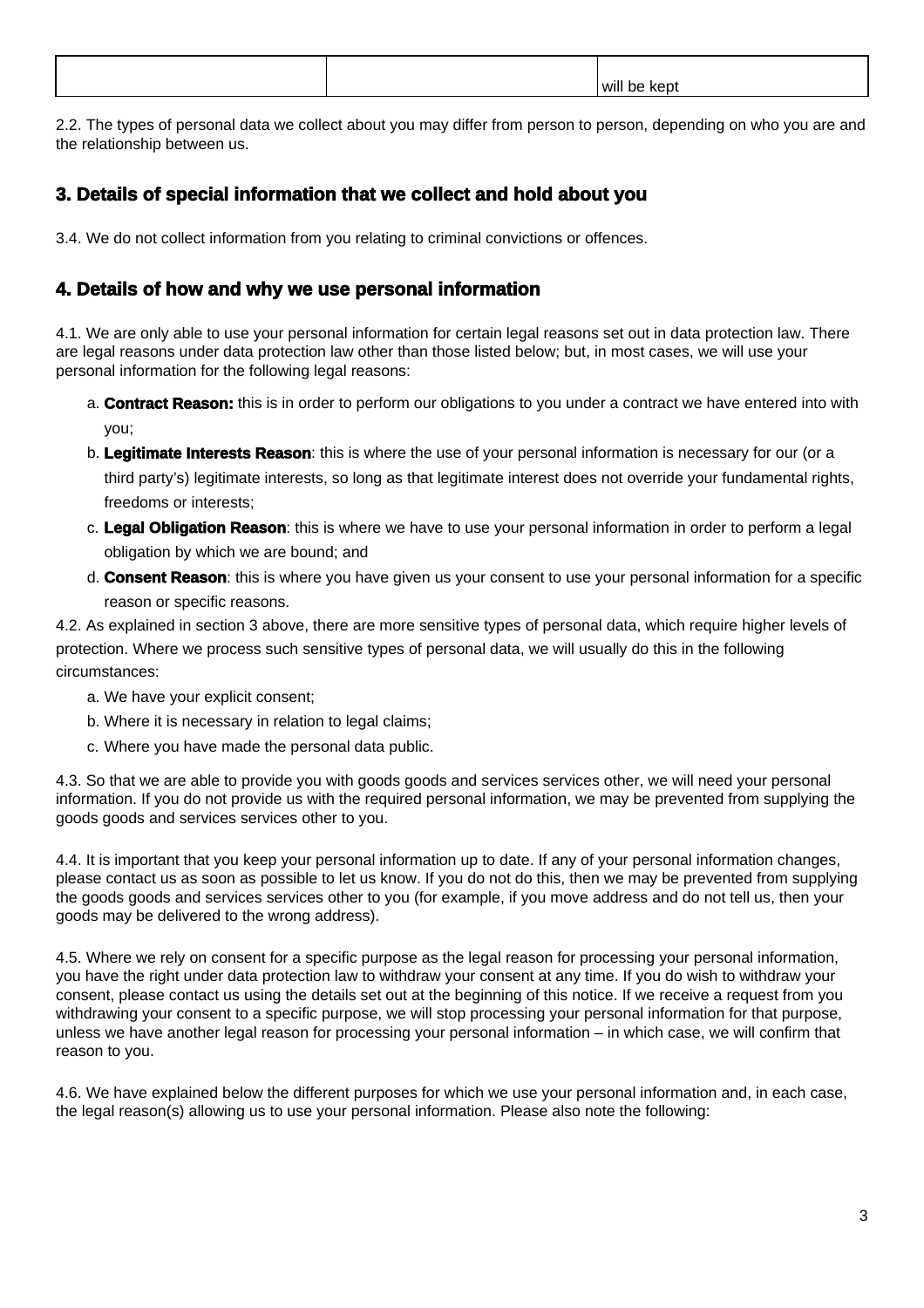- a. if we use the Legitimate Interests Reason as the legal reason for which we can use your personal information, we have also explained what that legitimate interest is; and
- b. for some of the purposes, we may have listed more than one legal reason on which we can use your personal information, because the legal reason may be different in different circumstances. If you need confirmation of the specific legal reason that we are relying on to use your personal data for that purpose, please contact us using the contact details set out at the start of this privacy notice.

| <b>Purpose</b>                                                                                                                                                                                 | Legal Reason(s) for using the personal information                                                                                                                       |
|------------------------------------------------------------------------------------------------------------------------------------------------------------------------------------------------|--------------------------------------------------------------------------------------------------------------------------------------------------------------------------|
| To enrol you as a customer                                                                                                                                                                     | <b>Contract Reason</b><br>Legitimate Interests Reason (in order to [offer you other<br>goods, services and/or digital content which helps us to<br>develop our business) |
| To process your order, which includes taking payment<br>from you, advising you of any updates in relation to your<br>order or any enforcement action against you to recover<br>payment         | <b>Contract Reason</b><br>Legitimate Interests Reason (in order to [recover money<br>that you owe us])                                                                   |
| To manage our contract with you and to notify you of any<br>changes                                                                                                                            | <b>Contract Reason</b><br><b>Legal Obligation Reason</b>                                                                                                                 |
| To comply with audit and accounting matters                                                                                                                                                    | <b>Legal Obligation Reason</b>                                                                                                                                           |
| For record keeping, [including in relation to any<br>guarantees or warranties provided as part of the sale of<br>goods, services and/or digital content                                        | <b>Contract Reason</b><br><b>Legal Obligation Reason</b>                                                                                                                 |
| To improve the goods, services, and/or digital content<br>that we supply                                                                                                                       | Legitimate Interests Reason (in order to improve the<br>goods, services, and/or digital content for future<br>customers and to grow our business)                        |
| To recommend and send communications to you about<br>goods, services, and/or digital content that you may be<br>interested in. More details about marketing are set out in<br>section 11 below | Legitimate Interests Reason (in order to grow our<br>business<br><b>Consent Reason</b>                                                                                   |
| To ensure the smooth running and correct operation of<br>our website                                                                                                                           | Legitimate Interests Reason (to ensure our website runs<br>correctly)                                                                                                    |
| To understand how customers and visitors to our website<br>use the website and interact with it via data analysis                                                                              | Legitimate Interests Reason (to improve and grow our<br>business, including our website, and to understand our<br>customer's needs, desires and requirements)            |
| <b>ANY OTHERS</b>                                                                                                                                                                              | none                                                                                                                                                                     |

4.7. Sometimes we may anonymise personal information so that you can no longer be identified from it and use this for our own purposes. In addition, sometimes we may use some of your personal information together with other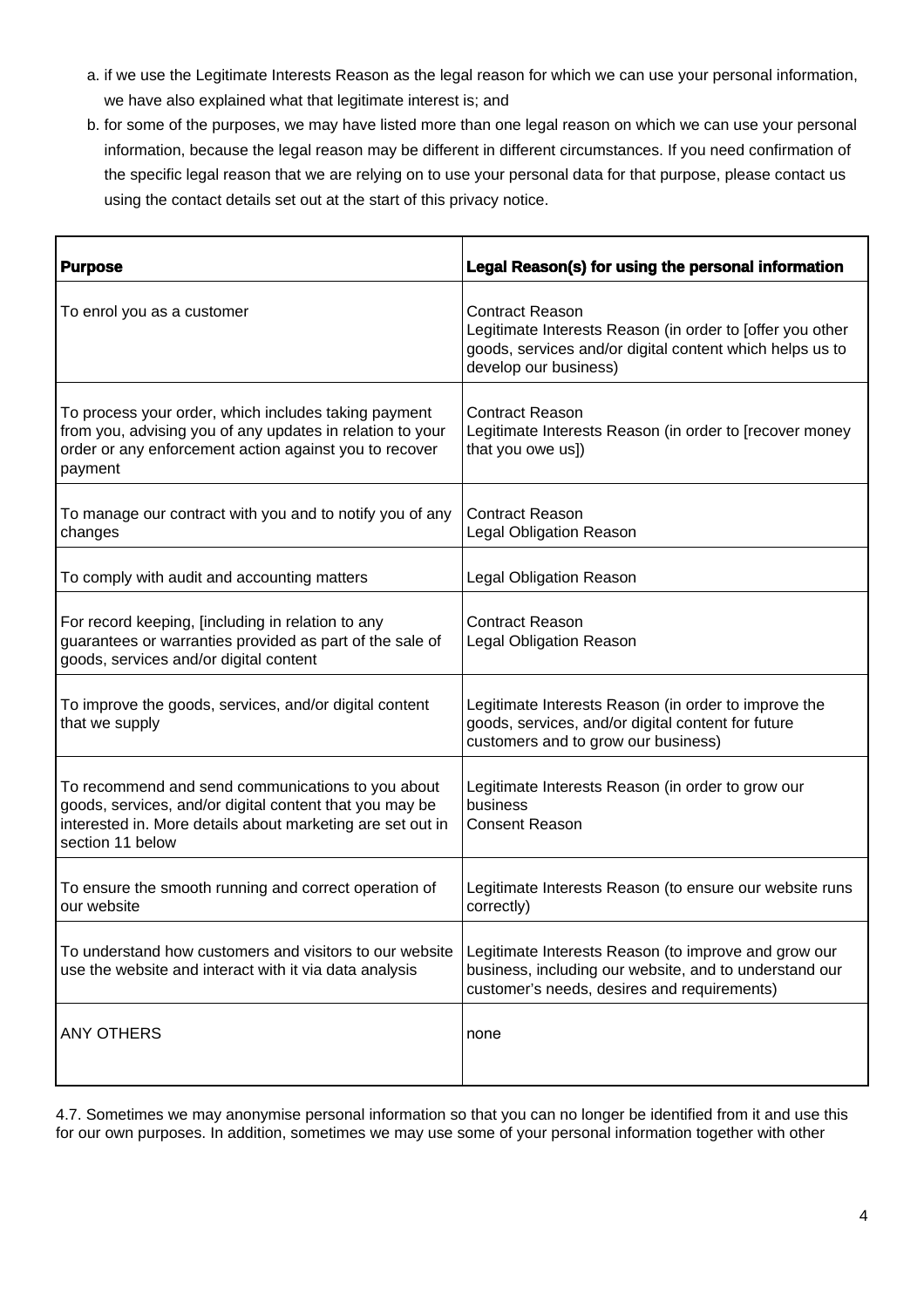people's personal information to give us statistical information for our own purposes. Because this is grouped together with other personal information and you are not identifiable from that combined data we are able to use this.

4.8. Under data protection laws, we can only use your personal information for the purposes we have told you about, unless we consider that the new purpose is compatible with the purpose(s) we told you about. If we want to use your personal information for a different purpose that we do not think is compatible with the purpose(s) we told you about, then we will contact you to explain this and what legal reason is in place to allow us to do this.

### **5. Details of how we collect personal information and special information**

5.1. We usually collect Identity Information, Contact Information, Payment Information, Transaction Information, Survey Information, Marketing Information, Special Information; OTHERS directly from you when you fill out a form, survey or questionnaire, purchase goods, services and/or digital content from us, contact us by email, telephone, in writing or otherwise. This includes the personal information that you provide to us when you subscribe to our mailing list enter a competition or survey.

- 5.2. We may receive some of your personal information from third parties or publicly available sources. This includes:
	- a. Contact Information and Payment Information from our selected third-party suppliers, such as Google and Paypal.
	- b. Identity Information and Contact Information from selected data brokers. (none at present)
	- c. Identity Information and Contact Information from publicly available sources such as Companies House (none at present);
	- d. Website, Device and Technical Information from third parties such as analytics providers (like Google and Wix);

5.3. We may also receive Website, Device and Technical Information automatically from technologies such as cookies that are installed on our website. To find out more about these please see our cookie policy, which is available here.

# **6. Details about who personal Information may be shared with**

- 6.1. We may need to share your personal information with other organisations or people. These organisations include:
	- a. Other companies in our group (who may might act as joint data controllers or as data processors on our behalf) and who describe the services they provide that require them to have access to personal information, e.g. IT services, or describe the reasons it may be shared with them, e.g. for management reporting.
	- b. Third parties who are not part of our group. These may include:
		- a. Suppliers: such as IT support services, payment providers, administration providers, marketing agencies (none at present).
		- b. Government bodies and regulatory bodies: such as HMRC, fraud prevention agencies , OTHERS who are based in the UK;
		- c. Our advisors: such as lawyers, accountants, auditors, insurance companies who are based in the UK
		- d. Our bankers who are based in UK;
		- e. Credit Reference Agencies who are based in UK
		- f. Email platforms who are based in UK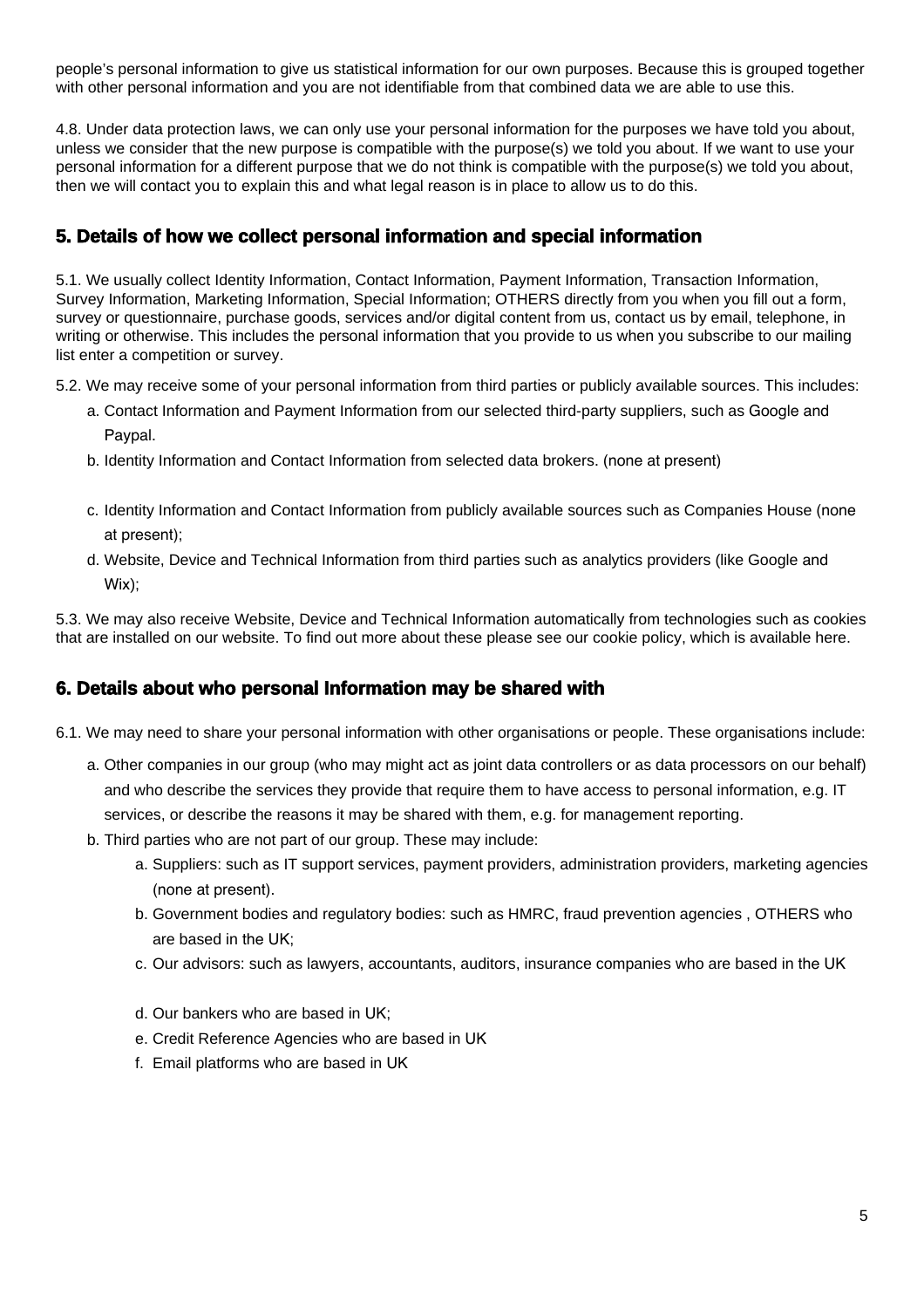6.2. Depending on the circumstances, the organisations or people who we share your personal information with will be acting as either Data Processors or Data Controllers. Where we share your personal information with a Data Processor, we will ensure that we have in place contracts that set out the responsibilities and obligations of us and them, including in respect of security of personal information.

6.3. We do not sell or trade any of the personal information that you have provided to us.

### **7. Details about how long we will hold your personal information**

8.1. We will only hold your personal data for as long as is necessary. How long is necessary will depend upon the purposes for which we collected the personal information (see section 4 above) and whether we are under any legal obligation to keep the personal information (such as in relation to accounting or auditing records or for tax reasons). We may also need to keep personal information in case of any legal claims, including in relation to any quarantees or warranties that we have provided with the goods services digital content.

### **9. Automated decision making**

9.1. 'Automated decision making' is where a decision is automatically made without any human involvement. Under data protection laws, this includes profiling. 'Profiling' is the automated processing of personal data to evaluate or analyse certain personal aspects of a person (such as their behaviour, characteristics, interests and preferences). 9.2. Data protection laws place restrictions upon us if we carry out any automated decision making (including profiling) that produces a legal effect or similarly significant effect on you.

9.3. We do not carry out any automated decision making (including profiling) that produces a legal effect or similarly significant effect on you. If we do decide to do this then we will notify you and we will inform you of the legal reason we are able to do this.

#### **10. Your rights under data protection law**

10.1. Under data protection laws, you have certain rights in relation to your personal information, as follows:

- a. **Right to request access:** (this is often called 'subject access'). This is the right to obtain from us a copy of the personal information that we hold about you. We must also provide you with certain other information in response to these requests to help you understand how your personal information is being used.
- b. **Right to correction:** this is the right to request that any incorrect personal data is corrected and that any incomplete personal data is completed.
- c. **Right to erasure:** (this is often called the 'right to be forgotten').This right only applies in certain circumstances. Where it does apply, you have the right to request us to erase all of your personal information.
- d. **Right to restrict processing:** this right only applies in certain circumstances. Where it does apply, you have the right to request us to restrict the processing of your personal information.
- e. **Right to data portability:** this right allows you to request us to transfer your personal information to someone else.
- f. **Right to object:** you have the right to object to us processing your personal information for direct marketing purposes. You also have the right to object to us processing personal information where our legal reason for doing so is the Legitimate Interests Reason (see section 4 above) and there is something about your particular situation that means that you want to object to us processing your personal information. In certain circumstances, you have the right to object to processing where such processing consists of profiling (including profiling for direct marketing).